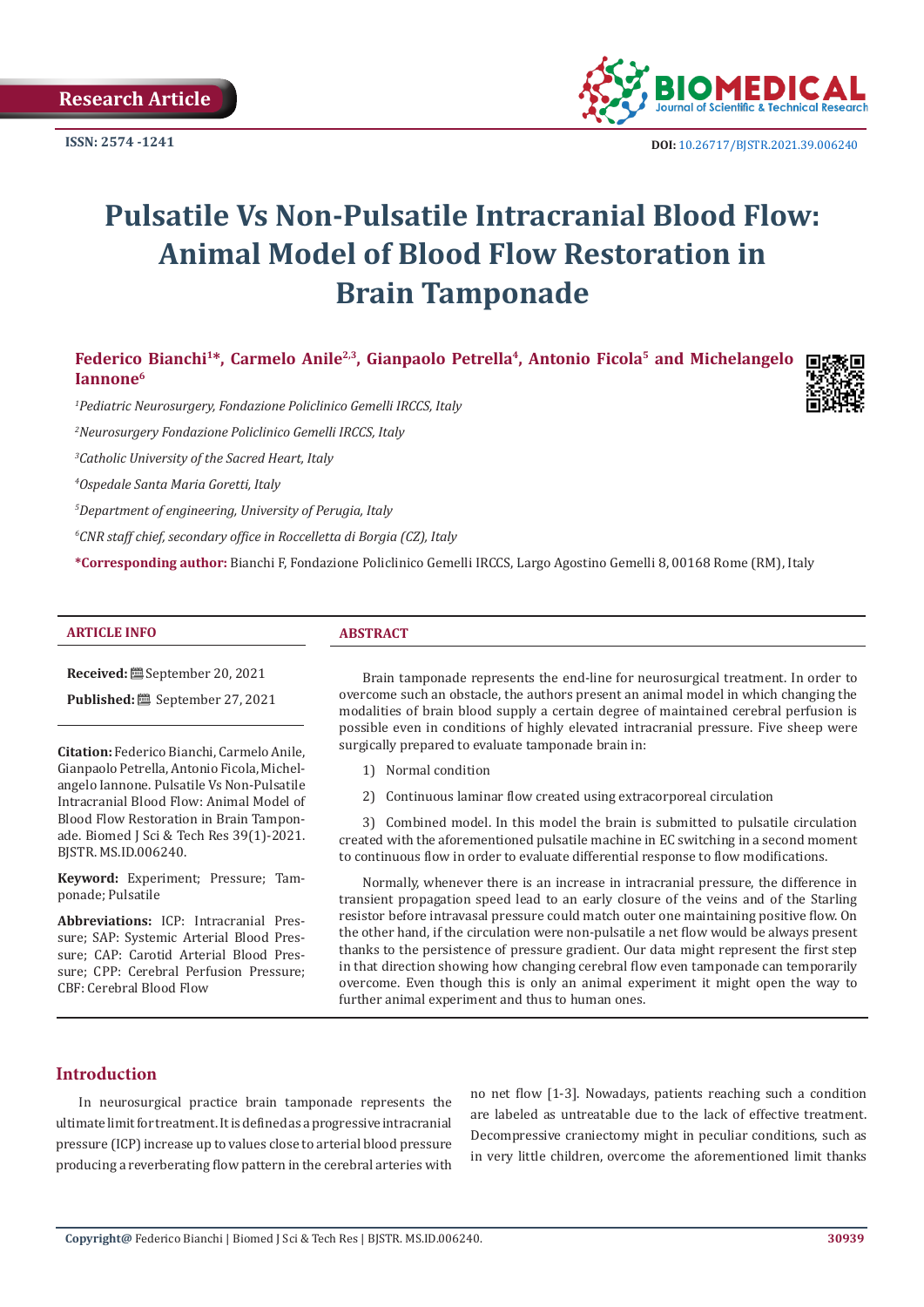to the incredible capability of a still growing brain to recover from extensive injuries but that is not the case in adult or elder patient. Throughout the literature there are several papers addressing the matter but still no clear advance was proposed. In fact, many of the papers are still at the animal levels also due to the actual difficulties in creating an ethically approvable human model. This aspect is linked to the fact the patients near brain tamponade conditions have to be rapidly treated whenever possible being hard to create a double group-controlled study. Furthermore, it is not so easy to define the actual limit in which brain tamponade become irreversible. The authors themselves, in previous papers, highlighted how even in prolonged brain tamponade conditions, metabolism inside the neuronal cells still continue even after prolonged ischemia time [4,5].

The idea of overcoming the blockage in cerebral blood flow modifying its modality derived from a previous report of residual arterial and venous pulsation even in tamponade brains [1]. In order to do so, we hereby present an animal model in which changing the modalities of brain blood supply from pulsatile to continuous it might be possible to maintain cerebral perfusion even in conditions of highly elevated intracranial pressure.

#### **Material and Methods**

Five male sheeps (30-35 Kg) were sedated using intramuscular Atropine (0,5-1 mg) and Ketamine (10 mg/Kg). Each animal was placed supine on the operating table, intubated and anesthetized with Halothane (0,8-1%) and Pancuronium Bromide (0,5 mg/h intravenously administrated). These sheeps were evaluated for the whole duration of the procedure using:

- **a)** Electrocardiogram
- **b)** Systemic arterial bold pressure (measured through a line in the obturator artery) (SAP)
- **c)** Carotid arterial blood pressure (CAP)
- **d)** Middle cerebral artery blood flow measured using doppler ultrasound (placed to an ad-hoc craniotomic window)
- **e)** ICP measured using an intra-parenchymal sensor (ICP Express Codman) placed using a parietal burr hole.

Once sedated each animal was prepared in the following way. Two inguinal incisions were made to isolate the femoral arteries that were exposed trough blunt dissection and cannulated. Similarly, through a neck midline incision the carotid arteries were found and prepared. In the meanwhile, a hydraulic circuit was created to ensure extracorporeal circulation. Such a circuit was composed by sylastic tubes, a peristaltic pump, a three-liter reservoir placed at 3-meter height from the ground and lastly from a mechanism granting pulsatility in order to mimic cardiac output. This mechanism is composed by an electric engine connected to

a piston compressing the elastic portion of the tube exiting the reservoir. By doing so modifying the compression speed and the distance of the piston from the tube is possible to modify pulsation frequency and amplitude. The described circuit has three terminals, one for each femoral artery and the remaining one for the left carotid artery (the terminal ends with a Y connector). The whole circuit is replenished before starting with saline solution added with 25000 unit of heparin in order to avoid clotting inside it. To avoid animal hypovolemic state, the reservoir is filled with a liter of saline solution before starting.

To create a condition of intracranial hypertension saline solution will be sent into the subdural space using a 20 Gauge needle inserted through a small, angulated burr hole which is also sealed with acrylic resin in order not to let the fluid escape around the needle. Infusion flow speed was regulated according to the parameter measure by the intra-parenchymal sensor. After clamping of the brachiocephalic trunk, the circuit can be activated. Whenever doing so, the blood taken from the femoral arteries is aspirated and carried into the reservoir from where, thanks to gravity, itflows into the left carotid artery. Thanks to the Y connector the blood in the left carotid artery can flow both toward the brain and towards the base of the brachiocephalic trunk granting blood supply to the whole brachiocephalic territory. The pulsation machine intervenes in this setting in order to transform a pulsatile flow into a continuous one without creating relevant changes in medium arterial pressure. Once completed animal preparation, three different experimental conditions were evaluated in order to measure the cerebral perfusion pressure (CPP=CAP-ICP) value at which cerebral blood flow (CBF) blockage appear in each of them. The aforementioned conditions are:

- **a)** Normal condition
- **b)** Continuous laminar flow created using EC

**c)** Combined model. In this model the brain is submitted to pulsatile circulation created with the aforementioned pulsatile machine in EC switching in a second moment to continuous flow in order to evaluate differential response to flow modifications.

At the end of the experiment the animals were sacrificed being still under general anesthesia using an intravenous administration of 10 mEq potassium chloride. The whole experiment was carried on in accordance with the EU Directive 2010/63/EU for animal experiments.

#### **Results**

**A. Model 1:** mean CAP value is 110 mmHg (ranging from 100 to 130 mmHg) while mean ICP value is 15 mmHg (ranging from 12 to 18 mmHg) and mean MCA speed is about 10 cm/sec. Starting saline subdural infusion, ICP value start increasing while CBF progressively decrease. This process continues until ICP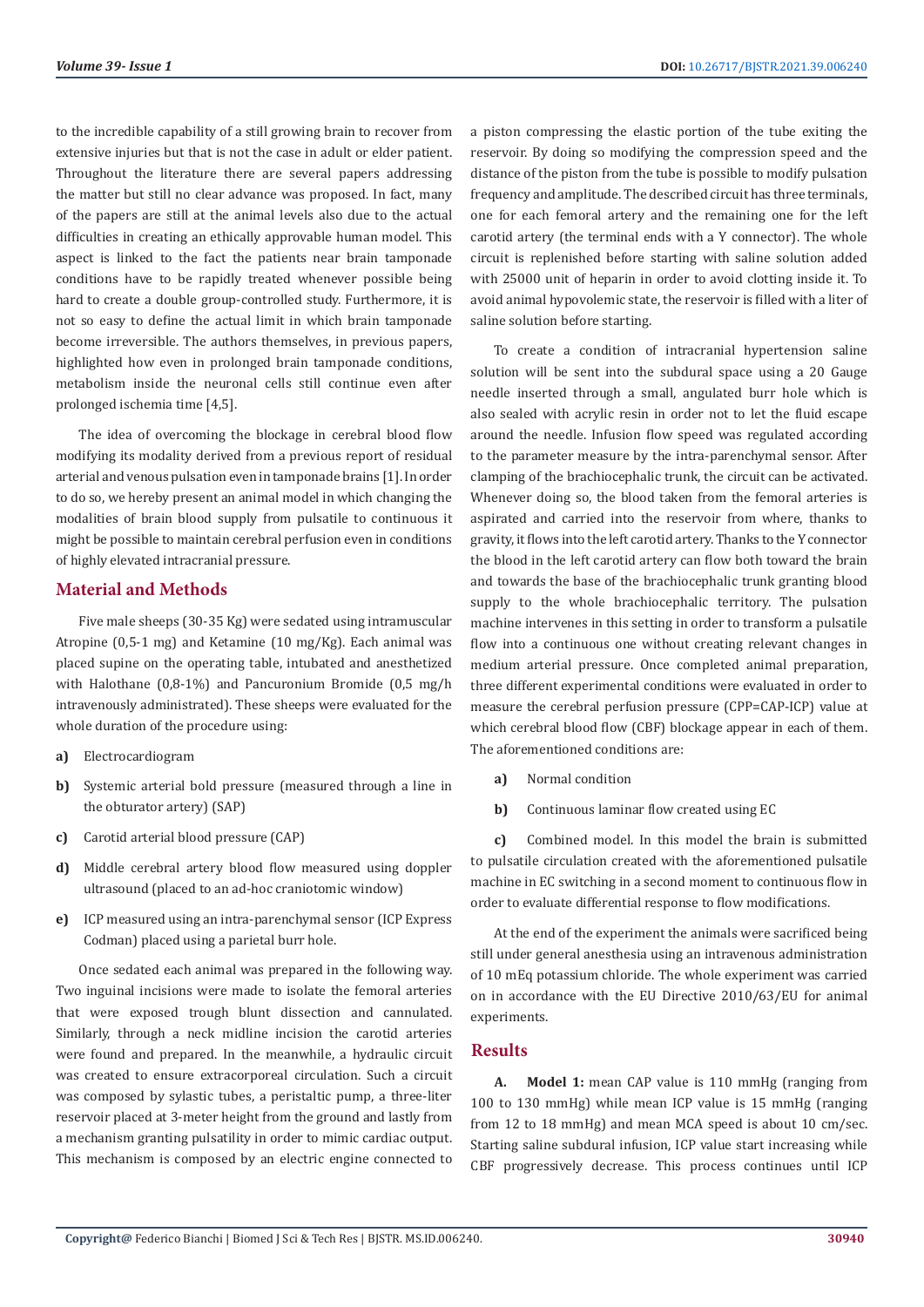reaches 70 mmHg with consequential CBF blockage. Even though no blood flow can be measured at this moment, CPP is still present and greater than 40 mmHg. At the same moment, a different behavior of CBF velocity can be observed. In fact, even if CPP is still present flow velocity reaches zero concomitantly wit tamponade. Both observations tend to recover baseline condition once stopped infusion.

**B. Model 2:** the initial increase in ICP and decrease in CBF speed is the same of model 1 but, unlike with pulsatile flow, CBF arrest is reached with higher ICP value. In fact, ICP values similar to CAP are needed in this case with a residual CPP of 15-16 mmHg

to observe cerebral tamponade. The observation concerning CBF speed overlaps what seen in model 1. As in model 1 this condition is reversible after infusion arrest.

**C. Model 3:** the combined model shows firstly how normal cardiac circulation can be achieved using pulsatile EC with similar results on CPP and CBF speed. On the other hand, it shows how, switching from pulsatile to continuous flow in absence of relevant changes in CPP, a gradual and stable intracranial circulation can be obtained as documented by doppler ultrasound. The aforementioned results are summarized in Figure 1.



#### **Discussion**

Throughout the literature, there are very few reports regarding flow typology in intracranial circulation. Such papers are mostly related to intracranial changes after ischemic heart failure. Reviewing the literature trying to select the most fitting papers, only two authors slightly address the problem. the first one only mentions non pulsatile blood flow as something unclear as well as a potential sign for proximal arterial occlusion [6], while the other one, suggests the importance of pulsatile flow during reperfusion without addressing at all flow modifications during tamponade [7]. To overcome such a lack of evidence on the matter, the authors devised the presented experiment. The aim was to analyze whether changing cerebral blood flow from pulsatile to non-pulsatile was possible to overcome brain tamponade. Such an experiment was founded on the idea that the very "normal" blood pulsation

coupled with Starling resistor functioning is at the base of cerebral tamponade. Physical laws states that flow is driven by the presence of a pressure gradient between two compartments connected by a channel. Thus, as long there is a gradient there will be flow, no matter how small the caliber of the channel will become. Flow stops then after the closure of the channel or after disappearance of the gradient. The application of such physical law to the intracranial system were evaluated for the first time by Chopp et al. who created a model simulating the intracranial space and its modifications during infusion tests [8].

In order to describe what happen in normal conditions, it is important to remember that intracranial circulation is pulsatile and that pressure wave propagation speed inside the vascular system is slower than the liquoral one due to the resistance in capillaries and veins. Thus, whenever there is an increase in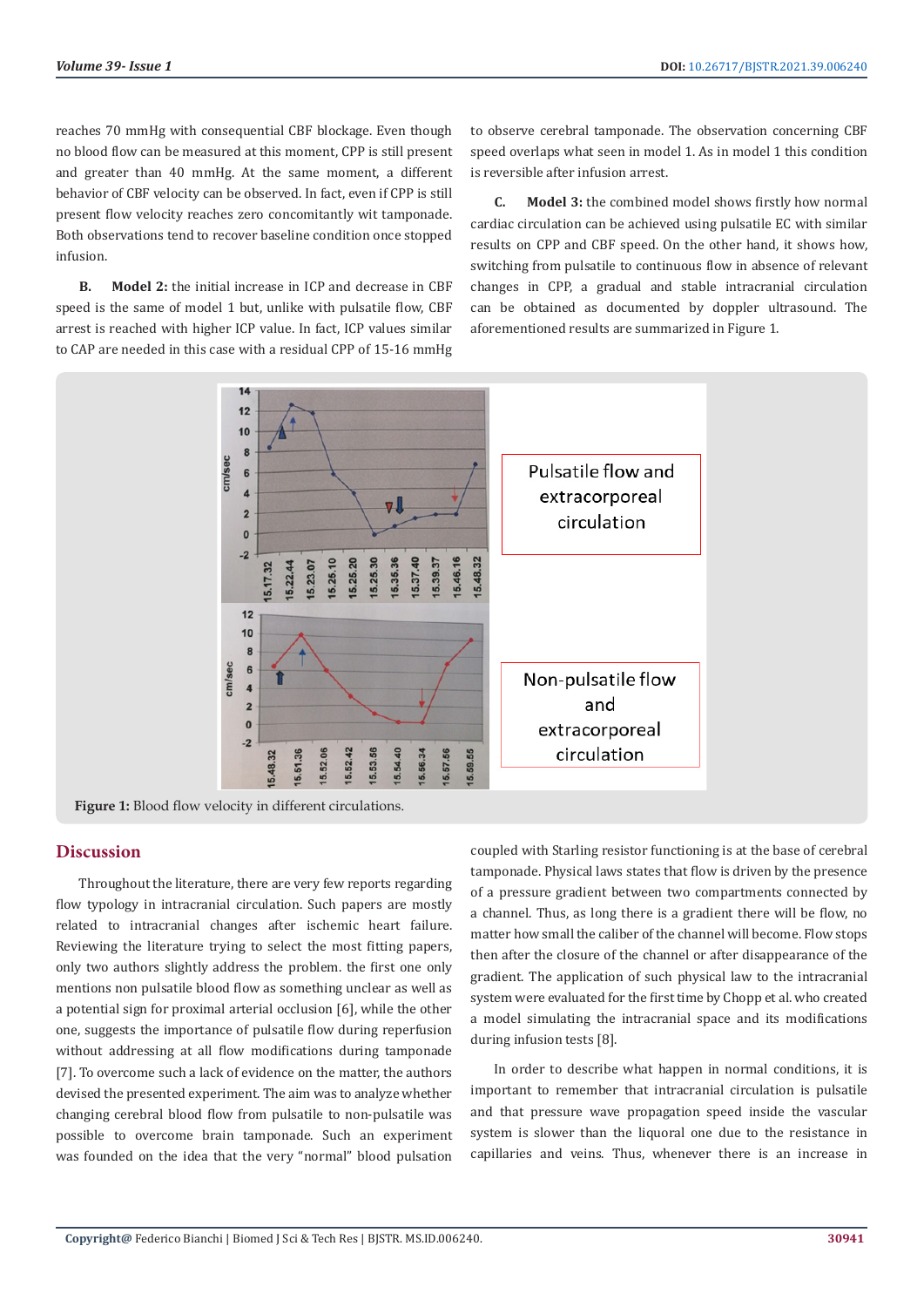intracranial pressure, the aforementioned difference in transient propagation speed lead to an early closure of the veins and of the Starling resistor before intravasal pressure could match outer one maintaining positive flow. When the vein walls contact each other the possibility to re-open is lost leading to tamponade. On the other hand, if the circulation were non-pulsatile a net flow would be always present thanks to the persistence of pressure gradient. Such persistence is granted by the absence of a pulsation wave preventing the previously described vein closure mechanism. The channels will become smaller in an asymptotic way never actually closing and preventing the reach of zero net flow. Obviously, this situation is theoretical and in reality, the channels will eventually close, but a greater intracranial pressure would be needed. In order to demonstrate such an assumption, we have created a model of selective extracorporeal brachiocephalic circulation in order to send laminar flow to the brain without affecting body circulation.

The selection of the sheep as animal model was made in order to simplify the experiment having this animal a peculiar anatomy of the brachiocephalic trunk. In fact, in this setting all of the vessels, emerging in the human from the aortic arch, start from this trunk. From left to right it emerges first the left subclavian artery the two carotid arteries and last the right subclavian artery. Such conformation simplifies the experiment granting the selectivity control of the cerebral blood flow through the manipulation of a single vessel. Nonetheless, it is important to remember that collateral circulation might be present in selected cases reducing the power of the experimental model. In the sheep model though, such collaterals disperse most of their contribution to the spinal roots and to the neck muscle making the amount of cerebral distribution negligible. Dividing the experiment into three moments granted us the possibility not to miss biases in the model. In model 1 the authors confirmed a similar trend between sheeps and humans regarding brain tamponade. Blood flow ceases concomitantly with an increase of ICP over CPP reaching brain tamponade even in condition of persistent low CPP. Model 2 differs from model 1 in the need for a higher ICP value to reach tamponade and flow absence. Such a finding suggests a higher threshold to be reached in order to cause it. Finally, model 3 unites the previous ones and improves them showing how a change in flow type might overcome a preexisting tamponade situation offering a possible novel treatment strategy. The most striking data reside in the reappearance of blood flow during tamponade after the change from pulsatile flow to continuous one.

### **Conclusion**

Brain tamponade in neurosurgery represents nowadays the terminal line for treatment. Every effort has to be made in order to find a way to overcome such a limit. Our data might represent the first step in that direction showing how changing cerebral flow even tamponade can temporarily overcome. Even though this is only an animal experiment it might open the way to further animal experiment and thus to human ones.

#### **Funding**

This research did not receive any specific grant from funding agencies in the public, commercial, or not-for-profit sectors.

#### **Declaration of Interest**

None.

#### **Acknowledgments**

None.

#### **References**

- 1. [Carmelo A, Ficola A, Fravolini ML, La Cava M, Maira G, et al. \(2002\)](https://pubmed.ncbi.nlm.nih.gov/12168279/) [ICP and CBF regulation: a new hypothesis to explain the "windkessel"](https://pubmed.ncbi.nlm.nih.gov/12168279/) [phenomenon. Acta Neurochir 81: 112-116.](https://pubmed.ncbi.nlm.nih.gov/12168279/)
- 2. Lindegaard KF, Grip A, Nornes H (1980) Precerebral [haemodynamics](https://pubmed.ncbi.nlm.nih.gov/7432584/) in brain [tamponade.](https://pubmed.ncbi.nlm.nih.gov/7432584/) Part 1: Clinical studies on blood flow velocity. [Neurochirurgia \(Stuttg\) 23\(4\): 133-142.](https://pubmed.ncbi.nlm.nih.gov/7432584/)
- 3. Lindegaard KF, Grip A, Nornes H (1980) Precerebral [haemodynamics](https://pubmed.ncbi.nlm.nih.gov/7432591/) in [brain tamponade. Part 2: Experimental studies. Neurochirurgia \(Stuttg\)](https://pubmed.ncbi.nlm.nih.gov/7432591/) 23(5): [187-196.](https://pubmed.ncbi.nlm.nih.gov/7432591/)
- 4. [Bianchi F, Di Muro Licia, Petrella Gianpaolo, Rigante Luigi, Anile](https://biomedres.us/fulltexts/BJSTR.MS.ID.004168.php) [Carmelo, et al. \(2020\) Metabolic Changes During and After Global](https://biomedres.us/fulltexts/BJSTR.MS.ID.004168.php) [Prolonged Reversible Cerebral Ischemia in Pigs. Is it Possible to Change](https://biomedres.us/fulltexts/BJSTR.MS.ID.004168.php) Brain Metabolism to Maintain the Brain Alive? Biomed J Sci Tech Res 25: [18939-18946.](https://biomedres.us/fulltexts/BJSTR.MS.ID.004168.php)
- 5. [Vrselja Z, Daniele SG, Silbereis J, Talpo F, Morozov YM, et al. \(2019\)](https://www.nature.com/articles/s41586-019-1099-1) [Restoration of brain circulation and cellular functions hours post](https://www.nature.com/articles/s41586-019-1099-1)mortem. Nature 568: [336-343.](https://www.nature.com/articles/s41586-019-1099-1)
- 6. Kim YS, Chernyshev OY, Alexandrov AV (2006) [Nonpulsatile](https://www.ahajournals.org/doi/10.1161/01.STR.0000222938.84036.40) cerebral perfusion in patient with acute [neurological](https://www.ahajournals.org/doi/10.1161/01.STR.0000222938.84036.40) deficits. Stroke 37(6): 1562- [1564.](https://www.ahajournals.org/doi/10.1161/01.STR.0000222938.84036.40)
- 7. Allen BS, Ko Y, [Buckberg](https://pubmed.ncbi.nlm.nih.gov/22436247/) GD, Tan Z (2012) Studies of isolated global brain [ischaemia:](https://pubmed.ncbi.nlm.nih.gov/22436247/) III. Influence of pulsatile flow during cerebral perfusion [and its link to consistent full neurological recovery with controlled](https://pubmed.ncbi.nlm.nih.gov/22436247/) [reperfusion following 30 min of global brain ischaemia. Eur J Cardio-](https://pubmed.ncbi.nlm.nih.gov/22436247/)Thorac Surg Off J Eur Assoc Cardio-Thorac Surg 41(5): 1155-1163.
- 8. [Chopp M, Portnoy HD, Branch C \(1983\) Hydraulic model of the](https://pubmed.ncbi.nlm.nih.gov/6877565/) [cerebrovascular bed: an aid to understanding the volume-pressure test.](https://pubmed.ncbi.nlm.nih.gov/6877565/) [Neurosurgery](https://pubmed.ncbi.nlm.nih.gov/6877565/) 13(1): 5-11.